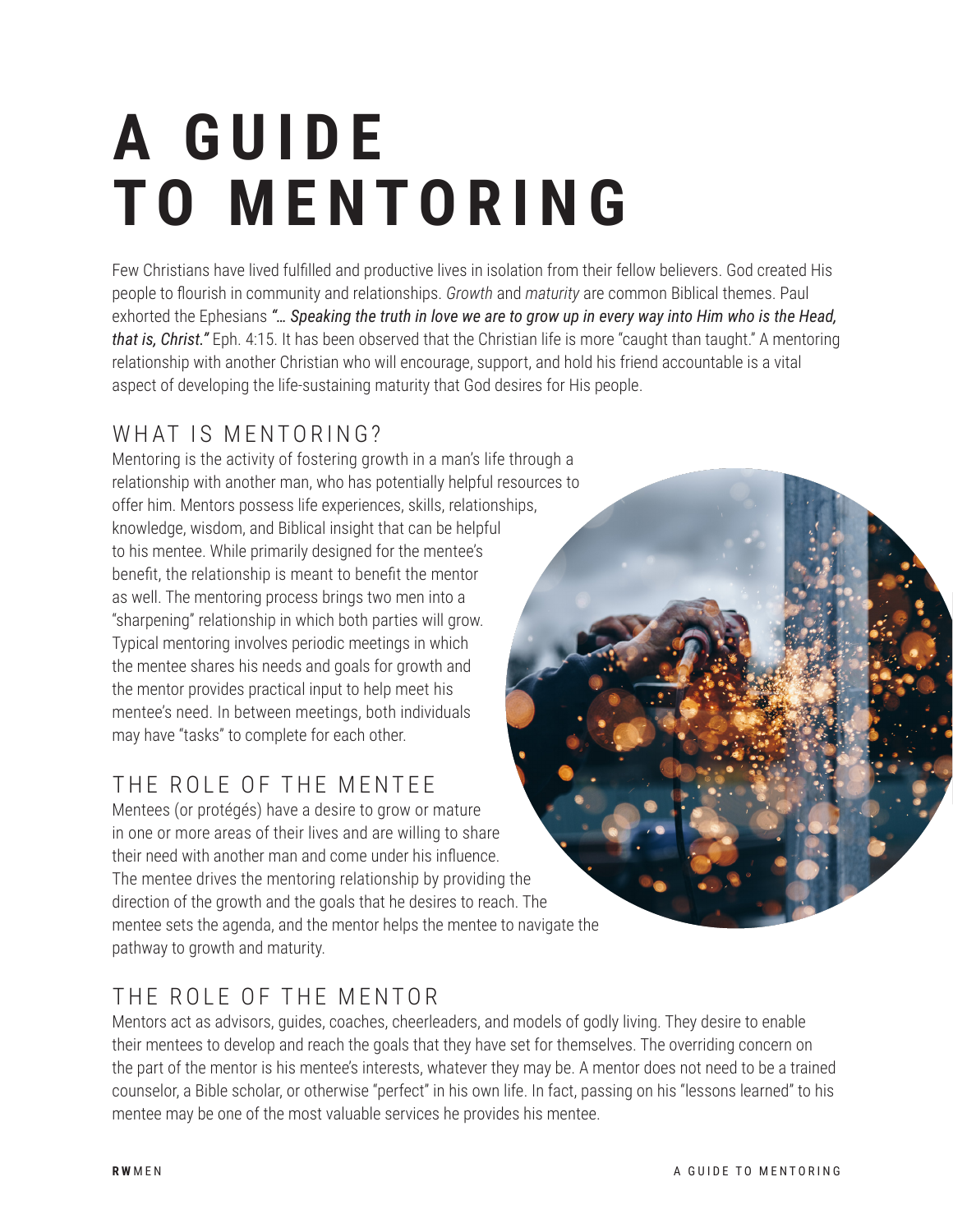#### HOW TO START A MENTORING RELATIONSHIP

### **FOR MENTEES** If you don't yet have a mentor, start by looking around you for someone to fill that role.

1. **Start by building the relationship, a simple friendship.** That will take time! Be patient and meet consistently. Share your stories. Just get to know each other during your initial meetings.

2. **Find some common interests on which to build your friendship.** Men without any shared affinities will likely not remain in a productive relationship for long. Those affinities could be hobbies, career interests, life skills, service activities, and family or spiritual affinities.

3. **Keep the initial expectations modest and reasonable.** Growth is a long-term process and small steps are to be celebrated.

**FOR MENTORS** Look around you to identify men who would benefit from a relationship with you.

1. **Do you see someone to whom you could offer support as he faces a need?** Don't be bashful in offering to come alongside that man. Just as the mentee should do, start by building the relationship. Find affinities with your mentee that will foster a friendship.

2. **The mentee typically has something on his mind and wants to talk about it.** Mentors need to ask good questions and listen! Let your mentee bring up the things that he wants to talk about, issues that matter to him. If action items come out of the first few meetings, they should be bite-sized tasks, where success is likely.

3. **As your relationship grows, you may find that you need to help your mentee clarify his growth objectives and then determine how your mentoring can be of greater service to him.**

#### KEYS TO A PRODUCTIVE MENTORING RELATIONSHIP

1. **Effective mentoring occurs when no topic is off limits.** While the mentee will drive this, be open to talking about anything—job issues, parenting concerns, sin struggles, relationship difficulties, etc.

2. **Transparency is a key to growth.** Without it conversations remain superficial. Admitting failures, by both parties, often opens the pathway to eventual progress. An effective mentor is willing to share openly about his life—the good, the bad and the ugly.

3. **Mentoring requires confidentiality.** Your conversations are just between the two of you. Mutual trust between mentor and mentee can only be built upon shared information that remains confidential.

4. **Mentoring involves consistent meetings.** Agree on a schedule and stick to it as much as possible. That might mean meeting weekly, bi-weekly, or even monthly. Are you feeling too busy to mentor? Most mentors find that two one-hour meetings per month works well, often over lunch. What's two hours over the course of a month? You can do it!

5. **Remember, mentoring is usually not a teacher/pupil relationship.** Rather it is "life on life." So, the relationship should not become one of duty or obligation to fulfill the mentor's requirements.

6. **Most importantly, keep the focus on Jesus.** The mentor is not the hero of this story. Jesus is! Look at the Scriptures together, talk about them and pray together. Mentors should be faithful in praying for their mentee. Keeping a journal for prayer requests and using it to direct future conversations is a good practice to follow.